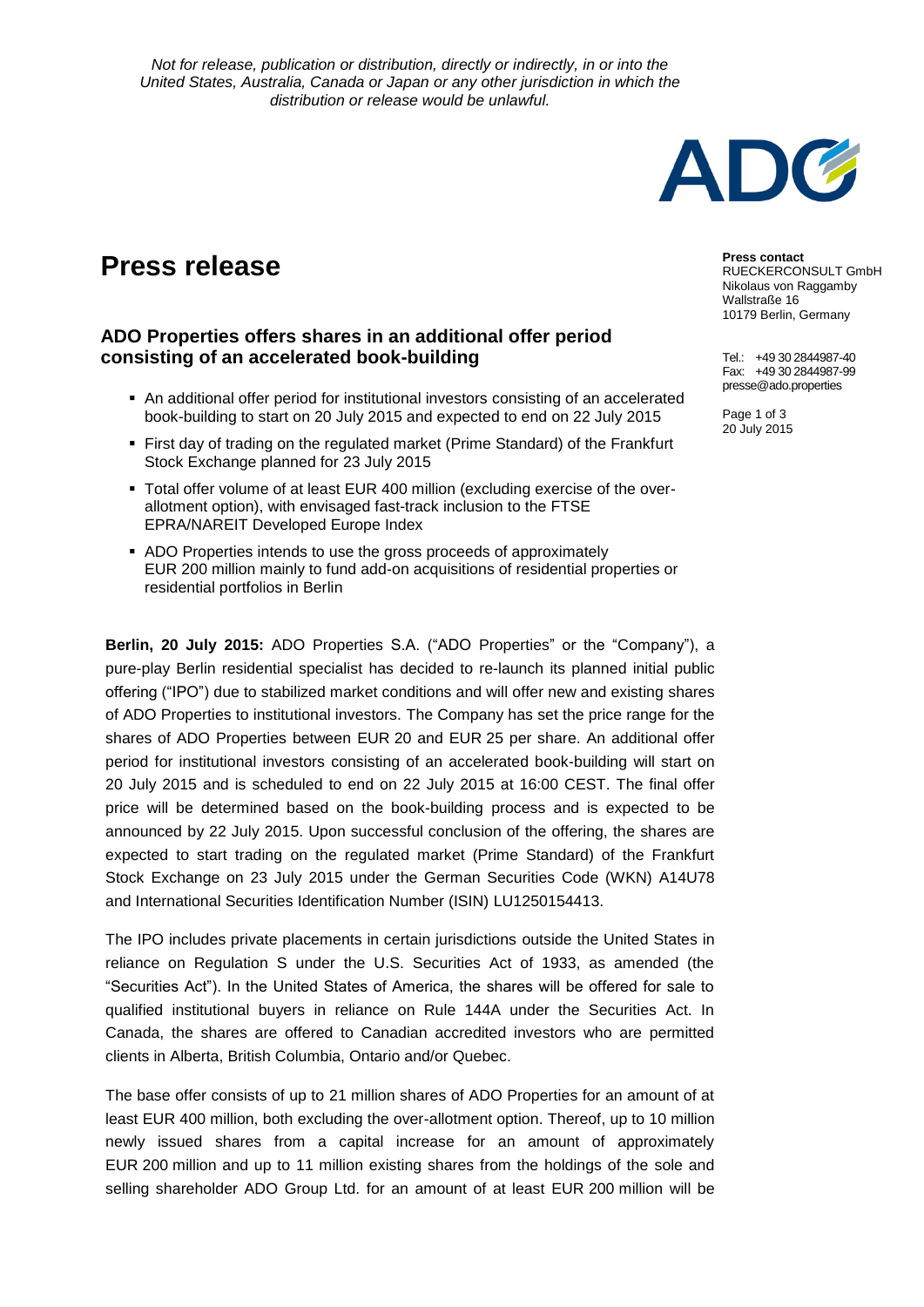

offered. In addition to that, up to 2.1 million existing shares from the holdings of ADO Group Ltd. will be offered in connection with an over-allotment option.

Page 2 of 3 20 July 2015

ADO Properties contemplates to raise gross proceeds from the sale of new shares amounting to approximately EUR 200 million. The Company intends to use the proceeds mainly to fund add-on acquisitions of residential properties or residential portfolios in Berlin, growth of the Company and general corporate purposes.

"We are very excited to re-launch the IPO process on the back of stabilized market conditions as well as the positive feedback from investors, both international and domestic. We are in an excellent position to benefit from future growth opportunities in the strong Berlin residential market using the proceeds of the offering in line with our clear strategy to create value", says Rabin Savion, CEO of ADO Properties.

Preliminary numbers for the second quarter of 2015 suggest that the Company's performance is in line with senior management's expectations in terms of rental growth and development of funds from operations (FFO). In addition, the integration of the Carlos portfolio is in line with the Company's timetable.

Kempen & Co and UBS Investment Bank are acting as Joint Global Coordinators and Joint Bookrunners. Barclays and COMMERZBANK are mandated as additional Joint Bookrunners. Arbireo Capital is acting as process manager and sole financial adviser.

The IPO prospectus supplement has been approved by the Commission de Surveillance du Secteur Financier (CSSF) and notified to the German Federal Financial Supervisory Authority (BaFin) and will be available from the Company's homepage (http://investors.ado.immo/websites/ado/English/1000.html) for download.

## **About ADO Properties**

ADO Properties is a pure-play Berlin-based residential real estate company with approximately 13,700 residential units, including recent acquisitions. The Company has a fully integrated, scalable in-house platform with its own property management. Along with the responsibility for the condition of its apartments and buildings, ADO Properties also assumes responsibility towards people, employees and neighborhoods. The portfolio of ADO Properties is focused on central locations in Berlin and attractive districts at the city's outskirts.

## **Disclaimer**

This announcement does not contain or constitute an offer of, or the solicitation of an offer to buy or subscribe for, securities to any person in the United States, Australia, Canada, Japan or in any jurisdiction to whom or in which such offer or solicitation is unlawful.